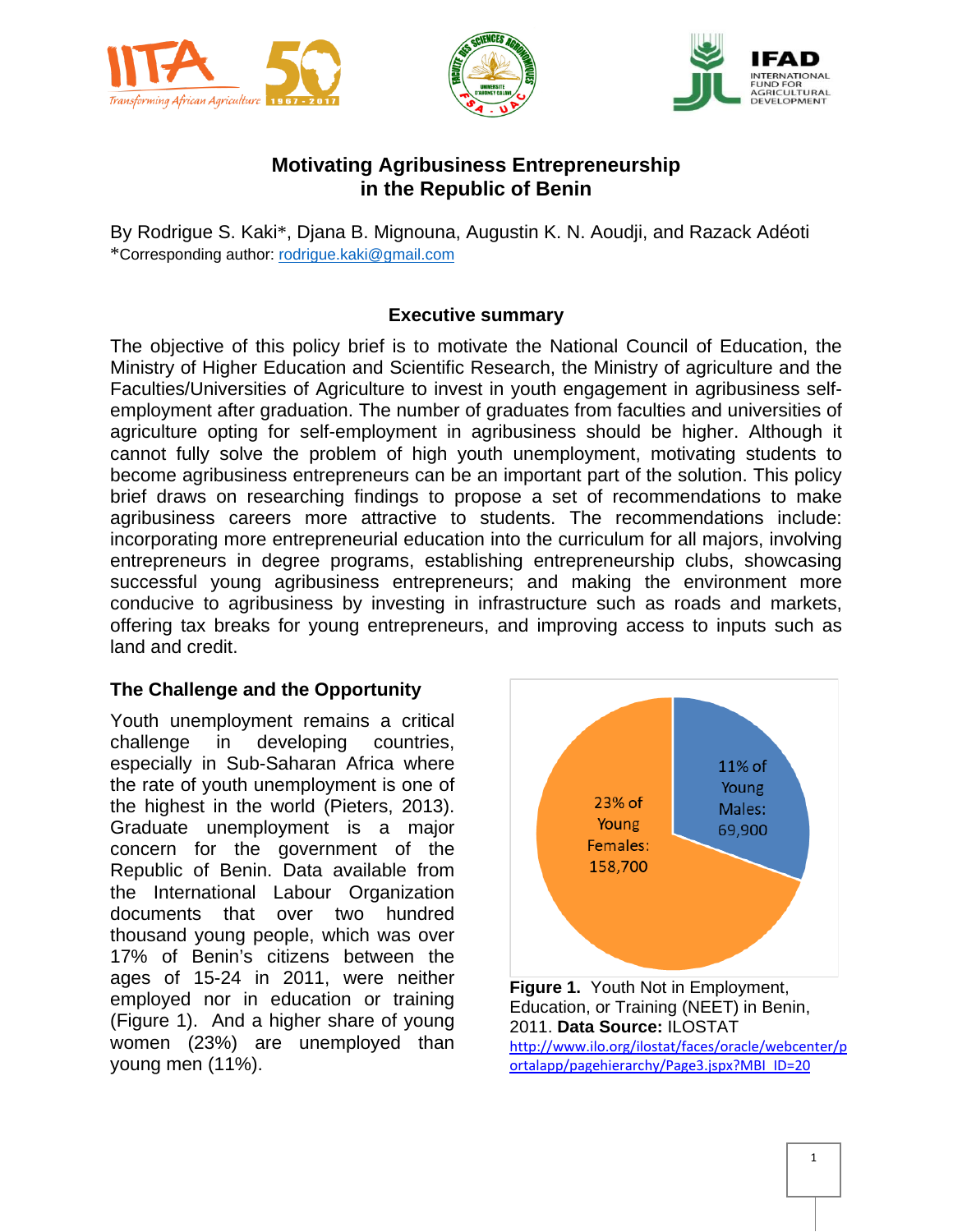Agribusiness– i.e. all economic activities that generate a marketable surplus of agricultural production (Fontan Sers, 2011)- is a good opportunity for selfemployment in Benin.

Despite the opportunities for selfemployment in agribusiness, too many young graduates in the Republic of Benin still seek scarce desk jobs, which leaves so many unemployed. Even graduates of faculties and universities of agriculture seek off-farm employment rather than agribusiness as a career (ACED, 2017).

Understanding why even students of agriculture rarely venture into agribusiness may help plan how to attract more youths into agribusiness. This policy brief presents salient new research findings and proposes a set of recommendations.

## **What Benin's Students Think**

In 2018 we surveyed ~350 students in their final year of agricultural studies at four universities. We asked if they were willing to start their own agribusiness venture after graduation. Over half (56%) said 'no,' but 44% said 'yes' (Figure 2).



**Figure 2.** Share of students planning to become agribusiness entrepreneurs.

Of course, students who had a positive perception of the agribusiness environment were the most amenable to joining the sector as an entrepreneur. Crop production and agri-processing were their most preferred enterprises.

We also found that the older the student. the stronger their intention to become an agribusiness entrepreneur. Furthermore, students majoring in Science and Techniques of Production (crop and livestock production) and Nutrition and Food Sciences were more likely to indicate an intent to become an agribusiness entrepreneur than students majoring in Economics/Management or Forestry and related sciences. Public university students were more likely to express interest in agribusiness entrepreneurship than private university students.

Most importantly, students who already had experience in agribusiness were more likely to express interest in becoming agribusiness entrepreneurs after graduation. And, students who had a friend or a role model in agribusiness were also more likely to express interest in becoming agribusiness entrepreneurs after graduation.

These answers to our survey questions show that the more hands-on experiences and more personal connections students have with agriculture and agribusiness, the more likely they are to plan to actually pursue agribusiness entrepreneurship after graduation.

### **Recommendations**

First, here are four recommendations that can be implemented by leaders in postsecondary education to encourage graduates of agricultural universities to become agribusiness entrepreneurs: